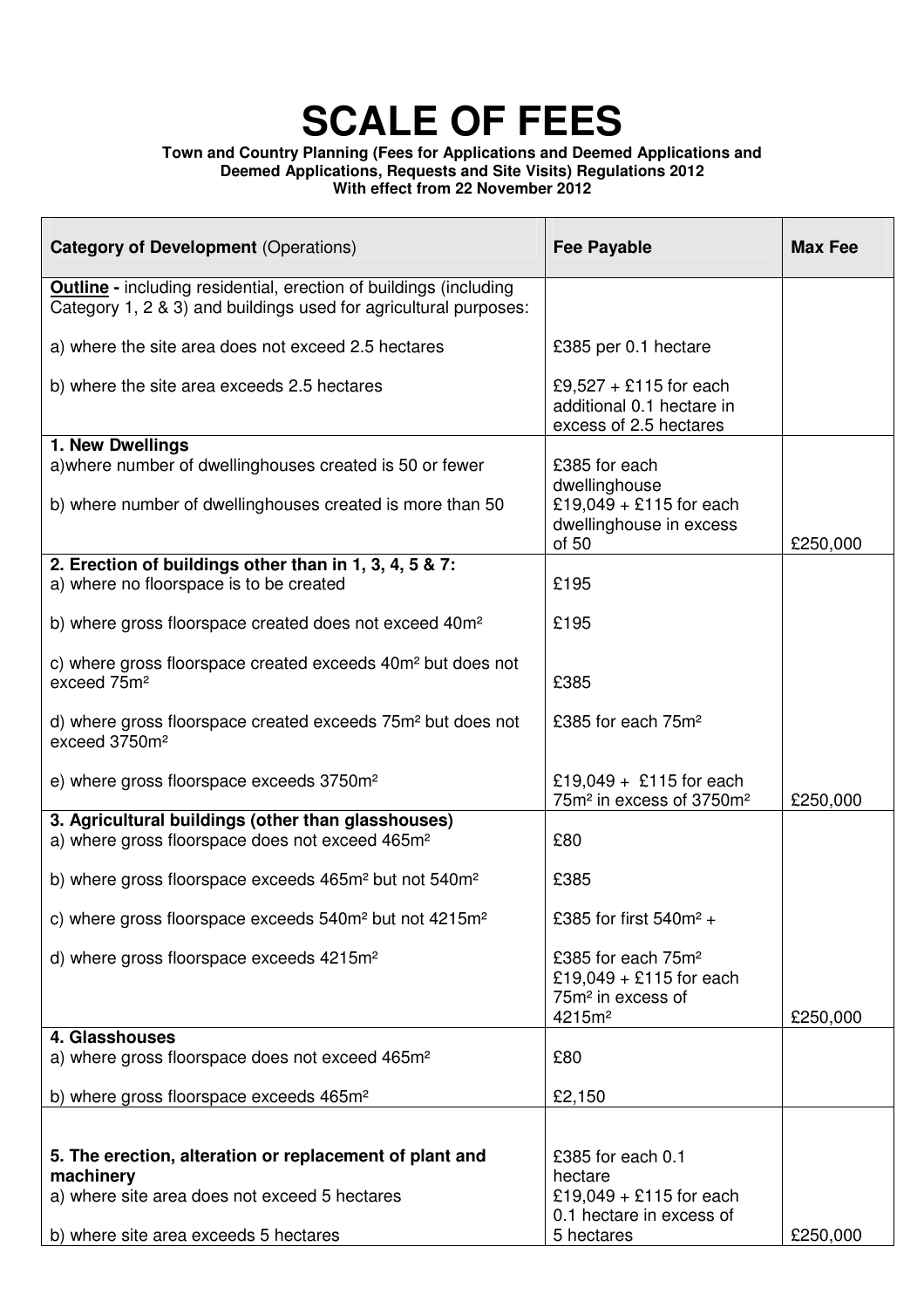| 6. Enlargement, improvement or other alteration of existing                                         |                                                     |                |
|-----------------------------------------------------------------------------------------------------|-----------------------------------------------------|----------------|
| dwellinghouse<br>a) where application relates to 1 dwellinghouse                                    | £172                                                |                |
|                                                                                                     |                                                     |                |
| b) where application relates to 2 or more dwellinghouses                                            | £339                                                |                |
| $\overline{7}$ .<br>a) Operations within the curtilage of a dwellinghouse for                       | £172                                                |                |
| domestic purposes (including gates, fences, etc)                                                    |                                                     |                |
|                                                                                                     |                                                     |                |
| 8. The construction of a car park, road and access to serve                                         |                                                     |                |
| single undertaking                                                                                  | £195                                                |                |
| 9. The carrying out of any operations connected with<br>exploratory drilling for oil or natural gas |                                                     |                |
| a) where site area does not exceed 7.5 hectares                                                     | £385 for each 0.1                                   |                |
|                                                                                                     | hectare                                             |                |
| b) where site area exceeds 7.5 hectares                                                             | £28,750 + £115 for each<br>0.1 hectare in excess of |                |
|                                                                                                     | 7.5 hectares                                        | £250,000       |
| 10. The carrying out of any operations not coming within                                            |                                                     |                |
| any<br>of the above categories                                                                      |                                                     |                |
| a) In cases of mining and working of minerals                                                       | £195 for each $0.1$                                 |                |
| i) where site area does not exceed 15 hectares                                                      | hectare                                             |                |
|                                                                                                     | £29,112 + £115 for each                             |                |
| ii) where site area exceeds 15 hectares                                                             | 0.1 hectare in excess of<br>15 hectares             | £65,000        |
|                                                                                                     | £195 for each 0.1 hectare                           | £1,690         |
|                                                                                                     |                                                     |                |
| b) In other cases                                                                                   |                                                     |                |
| <b>Category of Development (Uses)</b>                                                               | <b>Fee Payable</b>                                  | <b>Max Fee</b> |
|                                                                                                     |                                                     |                |
| 11. Changes of use of a building:                                                                   | £385 for each additional                            |                |
| a) from existing single dwellinghouse to 2 to 50 dwellinghouses                                     | dwellinghouse                                       |                |
| b) from existing single dwellinghouse to more than 50                                               | £19,049 + £115 for each                             |                |
| dwellinghouses                                                                                      | dwellinghouse in excess                             |                |
| c) to up to 50 dwellinghouses                                                                       | of 50 dwellinghouses<br>£385 for each dwellinghouse | £250,000       |
|                                                                                                     | £19,049 + £115 for each                             |                |
| d) to more than 50 dwellinghouses                                                                   | dwellinghouse in excess                             |                |
| 12. Use of land for disposal of refuse or waste materials                                           | of 50 dwellinghouses                                | £250,000       |
| and open mineral storage                                                                            |                                                     |                |
| a) where site area does not exceed 15 hectares                                                      | £195 for each $0.1$                                 |                |
|                                                                                                     | hectare of site area<br>£29,112 + £115 for each     |                |
| b) where site area exceeds 15 hectares                                                              | 0.1 hectare in excess of                            |                |
|                                                                                                     | 15 hectares                                         | £65,000        |
| 13. The making of a material change in the use of a building                                        | £385                                                |                |
| or land (other than a material change of use above)                                                 |                                                     |                |
|                                                                                                     |                                                     |                |
|                                                                                                     |                                                     |                |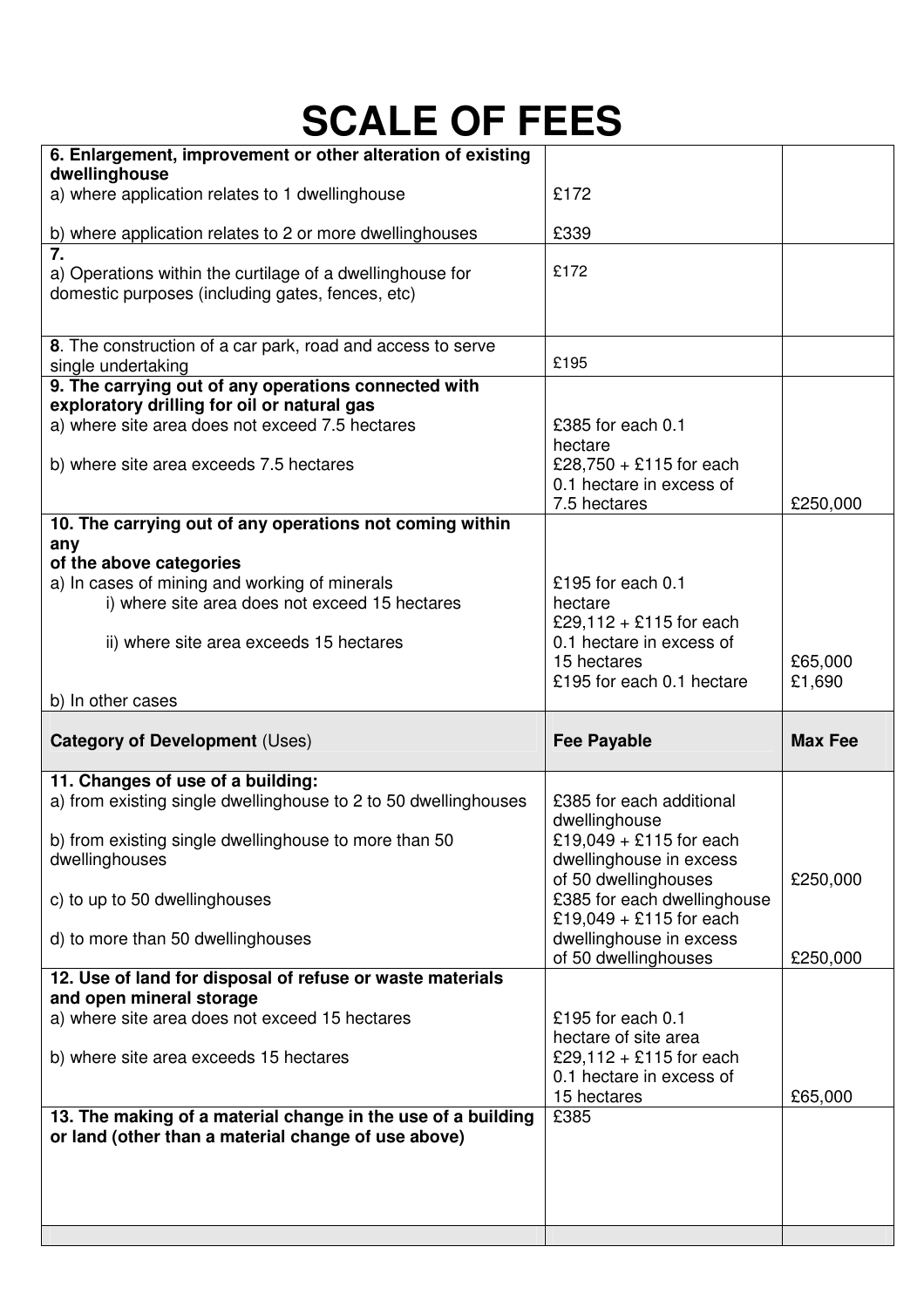| <b>Category of Development (Advertisements)</b>                                                                                                                                                                                                                                                                                                                                                                 | <b>Fee Payable</b>                                                                                                                               | <b>Max Fee</b> |
|-----------------------------------------------------------------------------------------------------------------------------------------------------------------------------------------------------------------------------------------------------------------------------------------------------------------------------------------------------------------------------------------------------------------|--------------------------------------------------------------------------------------------------------------------------------------------------|----------------|
| 14. Advertisements relating to business on the premises                                                                                                                                                                                                                                                                                                                                                         | £110                                                                                                                                             |                |
| 15. Advance directional signs                                                                                                                                                                                                                                                                                                                                                                                   | £110                                                                                                                                             |                |
| 16. All other advertisements                                                                                                                                                                                                                                                                                                                                                                                    | £385                                                                                                                                             |                |
| <b>Category of Development (Determinations)</b>                                                                                                                                                                                                                                                                                                                                                                 | <b>Fee Payable</b>                                                                                                                               | <b>Max Fee</b> |
| 17. Whether the prior approval of the Council is required for<br>a) Agricultural / forestry buildings or private ways                                                                                                                                                                                                                                                                                           | £80                                                                                                                                              |                |
| b) Demolition of building only (where no other development is<br>taking place)                                                                                                                                                                                                                                                                                                                                  | £80                                                                                                                                              |                |
| c) Installation of a radio mast, antennae over 4m above roof of<br>building, radio equipment housing over 2.5 cubic metres,<br>development ancillary to equipment housing or public callbox                                                                                                                                                                                                                     | £385                                                                                                                                             |                |
| <b>Category of Development (Variation of Conditions)</b>                                                                                                                                                                                                                                                                                                                                                        | <b>Fee Payable</b>                                                                                                                               | <b>Max Fee</b> |
| 18. Variation of Conditions and Minor Material Amendments<br>NB. The Local Planning Authority may decline to accept<br>an application if the actual or potential impact of<br>removing the relevant condition(s) would more properly<br>be the subject of a fresh application for full permission.<br>Relates to minor material amendments where the<br>original consent has an appropriate condition attached. | £195 (including for more<br>than one condition. Also<br>see below concession<br>for one application<br>submitted within 12<br>months of consent) |                |
| Category of Development (Lawful Development Certificate)                                                                                                                                                                                                                                                                                                                                                        | <b>Fee Payable</b>                                                                                                                               | <b>Max Fee</b> |
| 19. Lawful Development Certificate<br>a) Application for an existing use of land or operational<br>development not supported by an Established Use<br>Certificate                                                                                                                                                                                                                                               | Same as a planning<br>application                                                                                                                |                |
| b) Application supported by an Established Use Certificate                                                                                                                                                                                                                                                                                                                                                      | Half the fee of equivalent<br>application                                                                                                        |                |
| c) Application for proposed use of buildings or operations over<br>or under land                                                                                                                                                                                                                                                                                                                                | Half the fee of equivalent<br>application                                                                                                        |                |
| Category of Development (Conformation of Compliance with<br>Conditions)                                                                                                                                                                                                                                                                                                                                         | <b>Fee Payable</b>                                                                                                                               | <b>Max Fee</b> |
| 20 Confirmation of Compliance with Conditions<br>a) Enlargement, improvement or alteration to existing<br>dwellinghouse                                                                                                                                                                                                                                                                                         | £28                                                                                                                                              |                |
| b) Other operation of development within curtilage of<br>dwellinghouse                                                                                                                                                                                                                                                                                                                                          | £28                                                                                                                                              |                |
| c) All other development                                                                                                                                                                                                                                                                                                                                                                                        | £97                                                                                                                                              |                |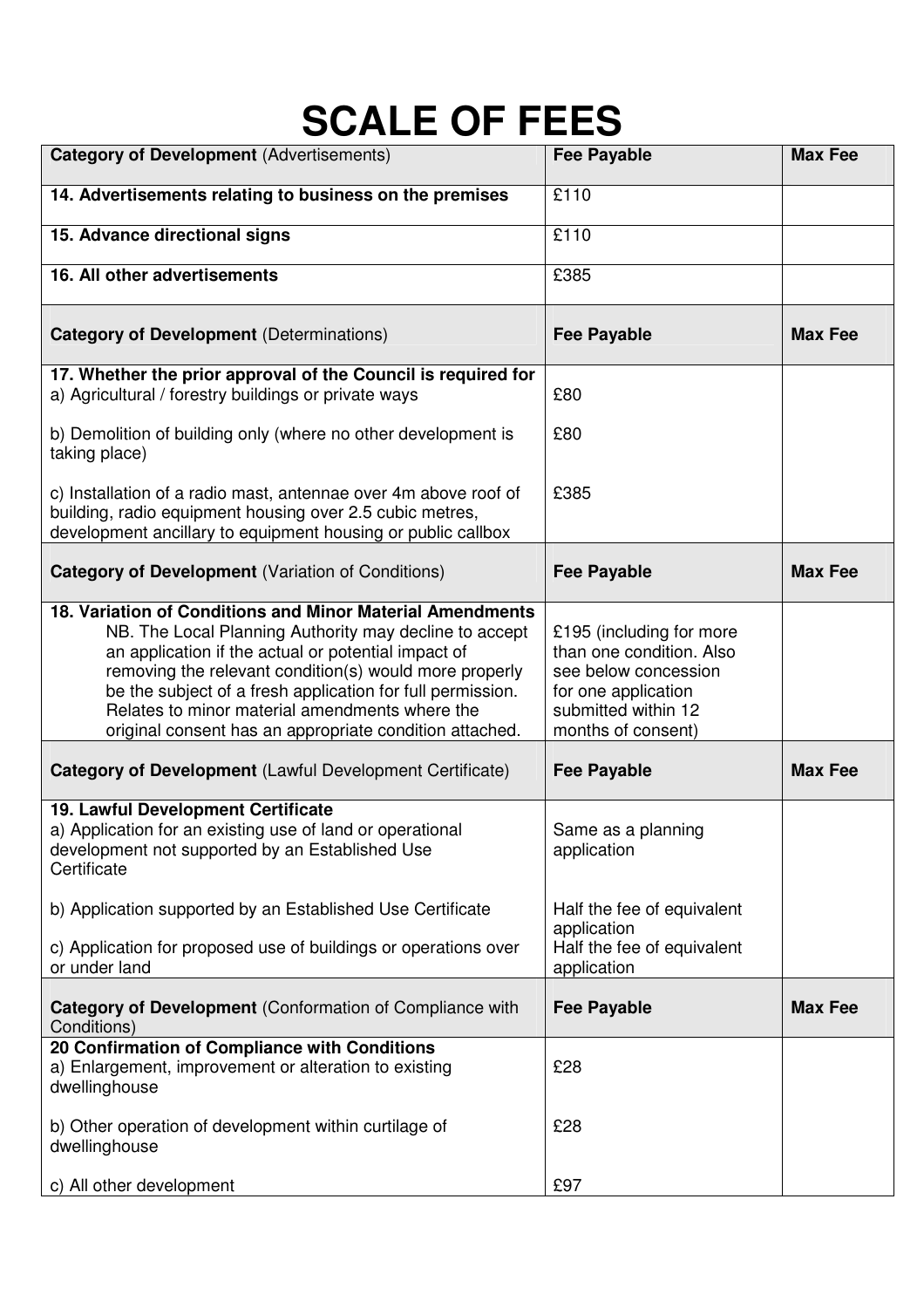| <b>Category of Development</b> (Renewal of Planning Permission)                                                                                                                           | <b>Fee Payable</b>                              | <b>Max Fee</b> |
|-------------------------------------------------------------------------------------------------------------------------------------------------------------------------------------------|-------------------------------------------------|----------------|
| 21 Determination of a Planning Application to renew a<br>planning permission not yet commenced                                                                                            |                                                 |                |
| a) Householder development                                                                                                                                                                | £57                                             |                |
| b) Major development                                                                                                                                                                      | £575                                            |                |
| c) Other development                                                                                                                                                                      | £195                                            |                |
| <b>Category of Development (Non-Material Changes)</b>                                                                                                                                     | <b>Fee Payable</b>                              | <b>Max Fee</b> |
| 22 Determination of Planning Application - Non-Material<br>Change to an existing permission                                                                                               |                                                 |                |
| a) Householder development                                                                                                                                                                | £28                                             |                |
| b) Other development                                                                                                                                                                      | £195                                            |                |
| Category of Development (Crown Development)                                                                                                                                               | <b>Fee Payable</b>                              | <b>Max Fee</b> |
| 23 Urgent Crown development Applications<br>a) When an application is made to the Secretary to State under<br>section 293A of the 1990 Act a fee is payable to the Secretary<br>of State. | Dependant on type of<br>development applied for |                |